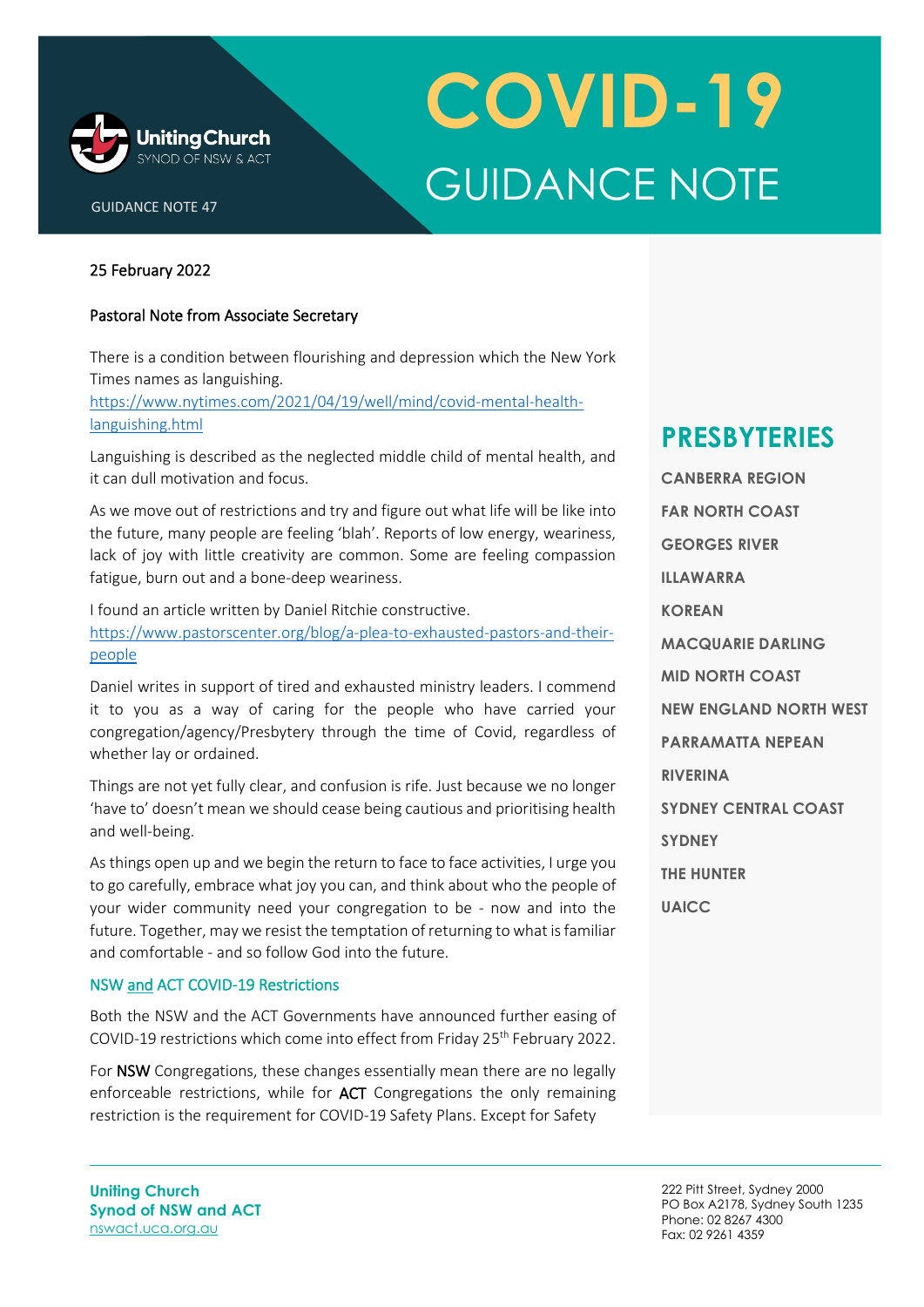

GUIDANCE NOTE 47

## **COVID-19** GUIDANCE NOTE

Plans, the information in this Guidance Note applies to both NSW and ACT Congregations.

The easing of restrictions places responsibility for risk management with each congregation. Congregations have a responsibility under Work Health and Safety legislation to manage the risk of COVID-19 within their places of oversight. COVID-19 cases are still active in the community and congregations continue to report cases, so the risk is still very real.

As Congregations look towards easing restrictions, Synod is urging careful consideration of all relevant risks within each context. As with any safety risk, the congregation should seek to reduce the risk as far as reasonably practical.

As a guide, the following can be considered:

Demographic of gathering: Consider the type of gathering and whether there is a large proportion of people who would be more vulnerable to Covid.

Ventilation: Consider the level of ventilation within your building and the amount of fresh air able to be brought in. Please be guided by:

> [COVID-19 guidance on ventilation.](https://www.nsw.gov.au/covid-19/business/covid-safe-business/ventilation) [Safe Work Australia improving ventilation.](https://covid19.swa.gov.au/doc/improving-ventilation-indoor-workplaces-covid-19)

Number of people in available area: Density limits no longer apply: however, consideration should be given to how crowded an area would be given that physical distancing of 1.5m is still a government recommendation.

Masks: Are no longer required to be worn indoors, although both the NSW and the ACT Governments continue to recommend the wearing of masks. There are certain high-risk areas (e.g. public transport, health care facilities) where the wearing of masks is still mandatory. Although masks are no longer mandated for places of worship, Congregations may still ask participants to wear masks inside.

See the following for further information:

[NSW Government update on restrictions](https://www.nsw.gov.au/media-releases/nsw-government-update-to-covid-19-settings) [ACT Government update on restrictions](https://www.covid19.act.gov.au/news-articles/mandatory-mask-requirements-ease-in-the-territory)

Singing: (and dancing) is allowed, however it is a high-risk activity. Consider the risks particular to your situation. For example, the ability to socially distance, vulnerability of people, are masks still being worn, etc.

### **PRESBYTERIES**

**CANBERRA REGION FAR NORTH COAST GEORGES RIVER ILLAWARRA KOREAN MACQUARIE DARLING MID NORTH COAST NEW ENGLAND NORTH WEST PARRAMATTA NEPEAN RIVERINA SYDNEY CENTRAL COAST SYDNEY THE HUNTER UAICC**

**Uniting Church Synod of NSW and ACT** [nswact.uca.org.au](http://www.nswact.uca.org.au/)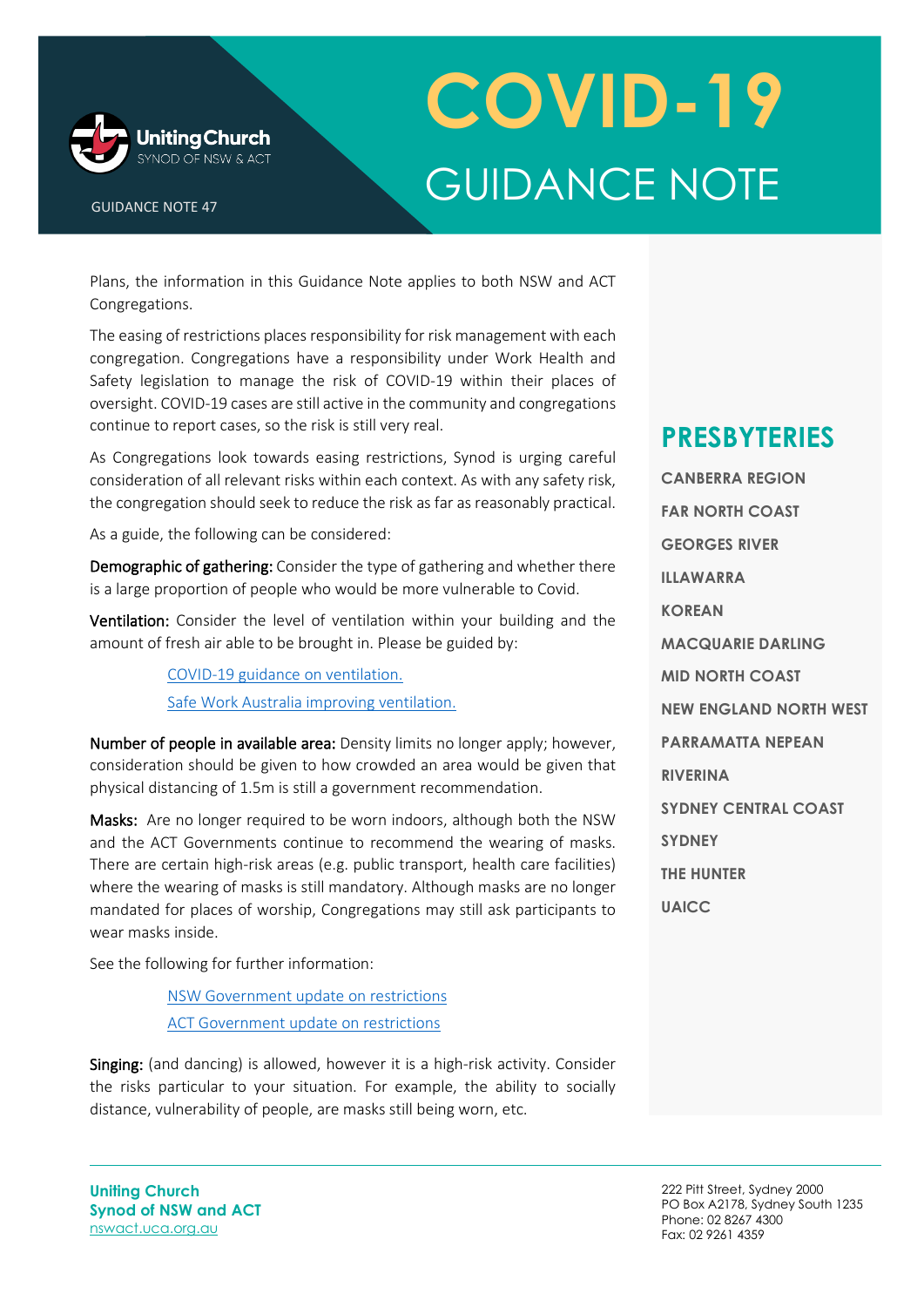

GUIDANCE NOTE 47

## **COVID-19** GUIDANCE NOTE

COVID-19 Safe Check-in: Is no longer a requirement, however continuing this practice enables a Congregation to be quickly notified of all positive cases on their premises. If check-in facilities are not utilised, then Congregations will be relying on those who have tested positive and been on site to advise them. Informing others they may have been exposed will also be far more challenging without clear records.

#### COVID-19 Safety Plans

For NSW Congregations, these are no longer mandatory, but will enable a Congregation to demonstrate their duty of care in taking all reasonably practicable steps to protect people. The plans contain worthwhile guidance and links to further information.

For ACT Congregations, Covid Safety Plans are still required.

#### [COVID-19 Safety Plans](https://www.nsw.gov.au/covid-19/business/safety-plans)

Morning teas, refreshments, and suppers: These may again be enjoyed, but criteria such as the space, potential numbers and mingling should be considered. Serve refreshments outside, wherever possible. How food and drink might be served requires careful thought. What are the risks of multiple hands touching food plates, etc., as opposed to a single person providing service?

Communion, Baptism, and collections: Consider the current risks that apply to your situation and how they might be minimised. For example, can the collection plate remain at a single location rather than passed from hand to hand; being mindful of physical distancing during a Baptism; and what covid safe practices should still guide the serving and receiving of Holy Communion.

Cleaning: There has been no indication that cleaning requirements have been relaxed. Please be guided by the following:

Safe Work Australia – [how to clean and disinfect.](https://covid19.swa.gov.au/doc/how-clean-and-disinfect-your-workplace-covid-19)

### **PRESBYTERIES**

**CANBERRA REGION FAR NORTH COAST GEORGES RIVER ILLAWARRA KOREAN MACQUARIE DARLING MID NORTH COAST NEW ENGLAND NORTH WEST PARRAMATTA NEPEAN RIVERINA SYDNEY CENTRAL COAST SYDNEY THE HUNTER UAICC**

**Uniting Church Synod of NSW and ACT** [nswact.uca.org.au](http://www.nswact.uca.org.au/)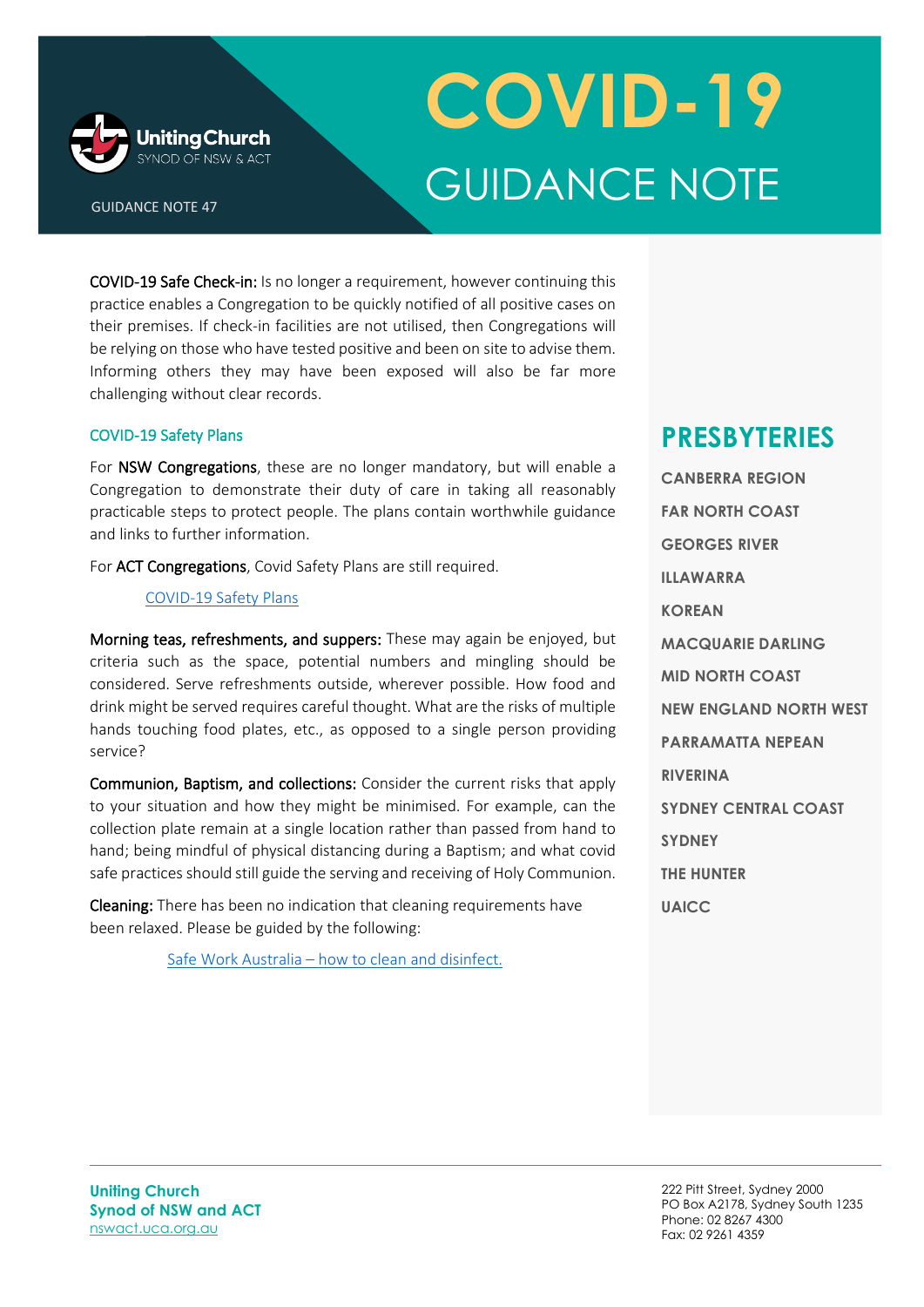

GUIDANCE NOTE 47

# **COVID-19** GUIDANCE NOTE

What to do if you have a positive COVID-19 case onsite: If you become aware of a case, please advise all those who have been in attendance to monitor for symptoms and to consider testing. Attend to cleaning of the premises as per above. Please be guided by you[r Response Plan](https://nswact.uca.org.au/media/11139/covid-19-response-plan.pdf) and report any cases to Synod to enable support and monitoring: [Report a Covid Case.](https://au.promapp.com/ucanswact/Incident/Create/C3y6BEiAWTgQN0Z9QCYcOX)

Further information and guidance from the Government for responding to an onsite positive case can be found [here.](https://www.nsw.gov.au/covid-19/business/linked-with-positive-worker-case)

Vaccinations: It is not a requirement for people to be vaccinated in order to attend a Place of Worship or church related activity. However, if a Congregation identifies this as a significant risk, or if there are potential participants in the high-risk category, alternate means of participation can be provided. The Congregation has the right to determine whether nonvaccinated people and people who are highly vulnerable should participate face to face or via an online forum.

[NSW Vaccinations and businesses](https://www.nsw.gov.au/covid-19/business/covid-19-vaccinations-and-businesses)

[ACT Vaccination status guidance](https://www.act.gov.au/business/keeping-your-business-covid-safe/vaccination-status-guidance-for-business) for business

#### Third Party Hirers

It is expected that for most hirers, no restrictions will apply. If unsure, please check the COVID-19 rules for further information.

#### [NSW COVID-19 Rules](https://www.nsw.gov.au/covid-19/stay-safe/rules)

[ACT COVID-19 Rules](https://www.covid19.act.gov.au/restrictions/current-restrictions)

#### As always, you are encouraged to:

- Maintain 1.5m physical distancing, where possible and wear a mask if distancing is impractical
- Maintain hand hygiene
- Practice respiratory hygiene (cough and sneeze into elbow)
- Stay home when sick
- Maintain strict Covid safe cleaning regime
- Get tested if unwell

### **PRESBYTERIES**

**CANBERRA REGION FAR NORTH COAST GEORGES RIVER ILLAWARRA KOREAN MACQUARIE DARLING MID NORTH COAST NEW ENGLAND NORTH WEST PARRAMATTA NEPEAN RIVERINA SYDNEY CENTRAL COAST SYDNEY THE HUNTER UAICC**

**Uniting Church Synod of NSW and ACT** [nswact.uca.org.au](http://www.nswact.uca.org.au/)